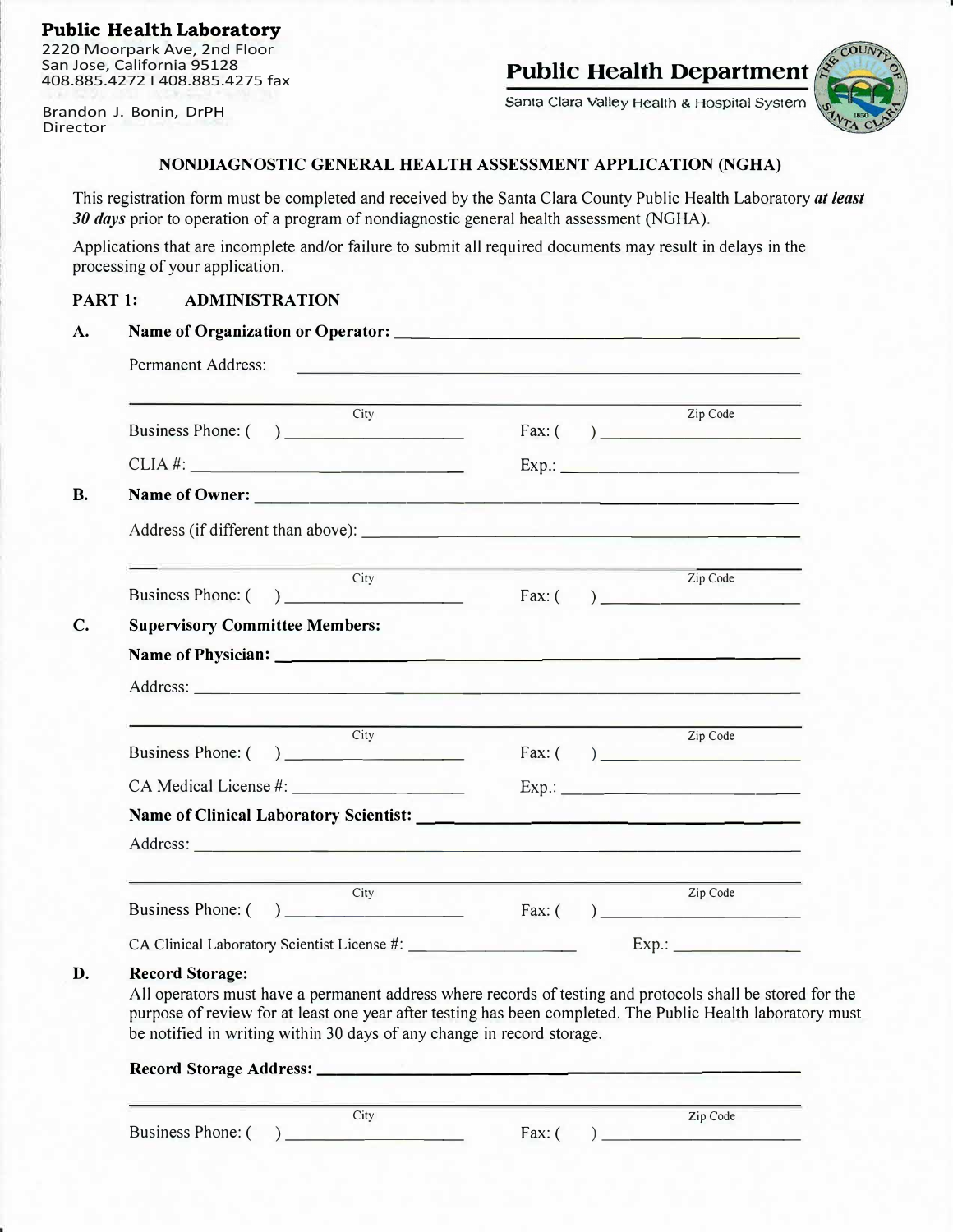# **Part 2: ASSESSMENT PROGRAM**

| additional location):  |      | A. Location where assessment is to be performed (complete a separate Supplemental Form 2A for each        |          |
|------------------------|------|-----------------------------------------------------------------------------------------------------------|----------|
| Name of Location:      |      |                                                                                                           |          |
| Permanent Address:     |      |                                                                                                           |          |
|                        | City |                                                                                                           | Zip Code |
| <b>Business Phone:</b> |      | Fax:                                                                                                      |          |
|                        |      | B. Dates and hours program will be in operation at this location (attach additional sheets if necessary): |          |

**Dates** Hours **Hours Dates** Hours **Hours** 

Note: Any changes in times, dates or location must be reported in writing to the NGHA program office at least 24 hours prior to the operation of the program.

### **C. Nondiagnostic test being conducted at this location:**

| $\checkmark$                 | <b>Test</b>                    | <b>Equipment Name</b> | Manufacturer |
|------------------------------|--------------------------------|-----------------------|--------------|
| V                            | Total Cholesterol              |                       |              |
| Iv                           | High Density Lipoprotein (HDL) |                       |              |
| $\boldsymbol{\triangledown}$ | Triglycerides                  |                       |              |
| V                            | <b>Blood Glucose</b>           |                       |              |
| ١v                           | Hemoglobin                     |                       |              |
| V                            | Dipstick Urinalysis            |                       |              |
| lv                           | Fecal Occult Blood             |                       |              |
| v                            | Urine Pregnancy                |                       |              |
| ١v                           |                                |                       |              |
|                              |                                |                       |              |
| $\vert\bm{\mathsf{v}}\vert$  |                                |                       |              |

#### **D. List all employees for this location (attach additional sheets if necessary):**

| Name                                                                                                                     | <b>Title</b> |     | $\sqrt{\phantom{a}}$ ) Authorized to perform<br>skin puncture |  |
|--------------------------------------------------------------------------------------------------------------------------|--------------|-----|---------------------------------------------------------------|--|
|                                                                                                                          |              | Yes | N <sub>0</sub>                                                |  |
|                                                                                                                          |              |     |                                                               |  |
|                                                                                                                          |              |     | ✓                                                             |  |
|                                                                                                                          |              |     |                                                               |  |
|                                                                                                                          |              |     | v                                                             |  |
|                                                                                                                          |              |     |                                                               |  |
|                                                                                                                          |              |     | v                                                             |  |
|                                                                                                                          |              |     |                                                               |  |
| Orkers depressioners of each concerne to professe the presenting for each individual shouled West shores<br>$N1 - 4 - 1$ |              |     |                                                               |  |

Note: Submit documentation of authorization to perform skin puncture for each individual checked "Yes" above.

## **For Official Use Only:**

Approved /Not Approved: Date License Issued: \_\_\_\_\_\_ License No.: \_\_\_\_\_\_\_

Fee Received: Date Fee Submitted: \_\_\_\_\_\_ Check No.: \_\_\_\_\_\_\_

| License No.: |  |  |
|--------------|--|--|
| Check No.    |  |  |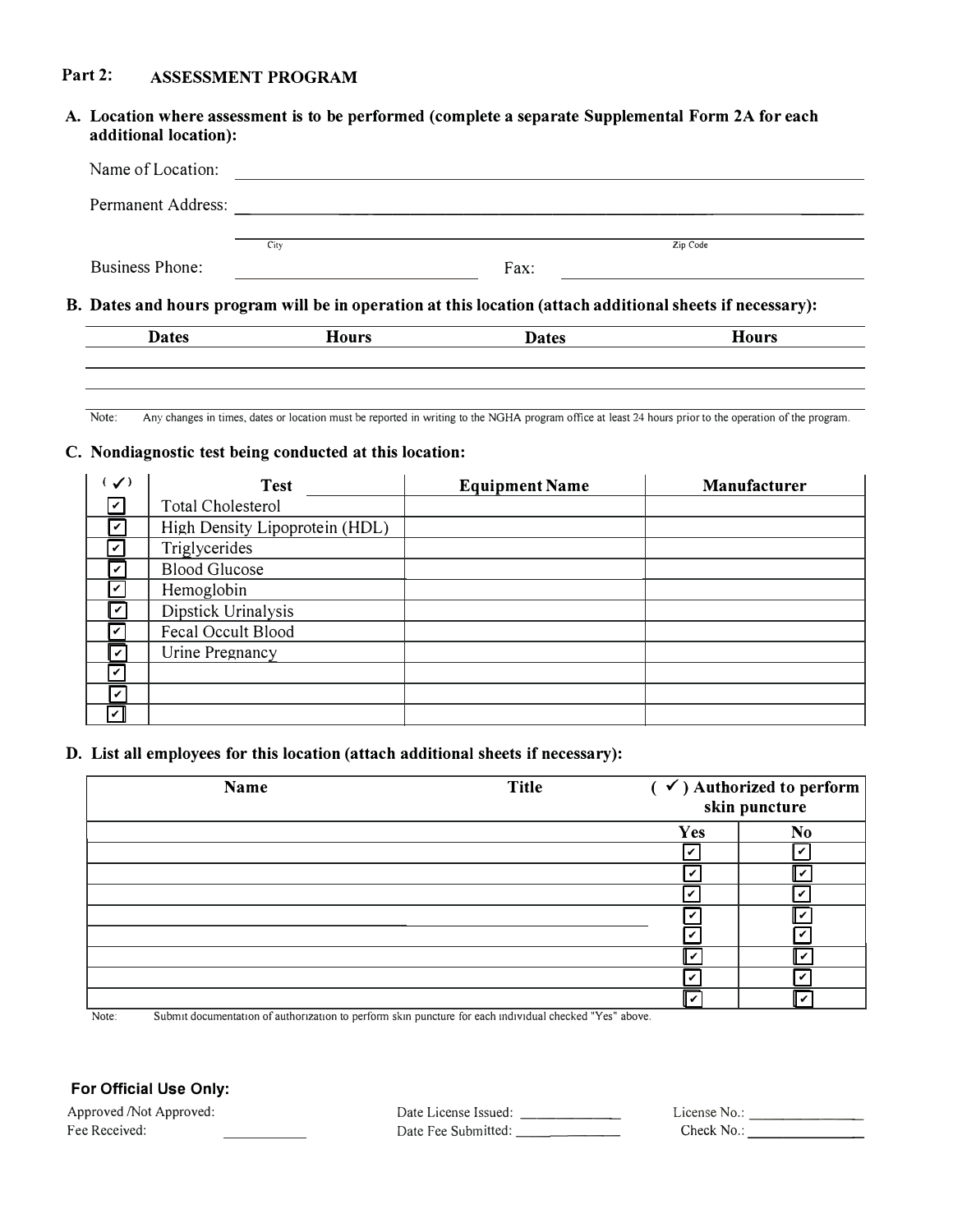# PART 3: **COMPLIANCE**

A. This assessment program must be operated per Section 1244 of the California Business and Professions Code. Please answer each of the following questions. To comply with current California law, you must be able to answer yes to all questions and supportive documentation must be submitted with this application.

| <b>YES</b> | NO |                                                                                                                                                                                                                                                                                                                                                                                                                 |
|------------|----|-----------------------------------------------------------------------------------------------------------------------------------------------------------------------------------------------------------------------------------------------------------------------------------------------------------------------------------------------------------------------------------------------------------------|
|            |    | This program will be a nondiagnostic health assessment program (NGHA), whose purpose will be to refer<br>individuals to licensed sources of care as indicated.                                                                                                                                                                                                                                                  |
|            |    | This program will utilize only those devices, which comply with all of the following:                                                                                                                                                                                                                                                                                                                           |
|            |    | A. Meet applicable state and federal performance standards pursuant to Section 26605 of the Health and                                                                                                                                                                                                                                                                                                          |
|            |    | Safety Code.<br>B. Are not adulterated as specified in Article 2 (commencing with Section 26610) of Chapter 6 of Division 21<br>of the Health and Safety Code.                                                                                                                                                                                                                                                  |
|            |    | C. Are not misbranded as specified in Article 3 (commencing with Section 26630) of Chapter 6 of Division 21<br>of the Health and Safety Code.                                                                                                                                                                                                                                                                   |
|            |    | D. Are not new devices unless they meet the requirements of Section 26670 of the Health and Safety Code.                                                                                                                                                                                                                                                                                                        |
|            |    | This program maintains a supervisory committee consisting of at a minimum, a California licensed physician<br>and surgeon and a Laboratory Clinical Scientist licensed pursuant to the California Business and Professions<br>Code.                                                                                                                                                                             |
|            |    | The supervisory committee for the program has adopted written protocols, which shall be followed in the<br>program. (Include a copy of your written protocols with this application.)                                                                                                                                                                                                                           |
|            |    | The protocols contain provisions of written information to individuals to be assessed. (Include a copy of all<br>written information that will be provided to individuals as part of this program.)                                                                                                                                                                                                             |
|            |    | Written information to individuals includes the potential risks and benefits of assessment procedures to be<br>performed in the program.                                                                                                                                                                                                                                                                        |
|            |    | Written information includes the limitations, including the nondiagnostic nature, of assessment examinations of<br>biological specimens performed in the program.                                                                                                                                                                                                                                               |
|            |    | Written information includes information regarding the risk factors or markers targeted by the program.                                                                                                                                                                                                                                                                                                         |
|            |    | Written information includes the need for follow up with licensed sources of care for confirmation, diagnosis,<br>and treatment as appropriate.                                                                                                                                                                                                                                                                 |
|            |    | Written protocols contain the proper use of each devices utilized in the program. Protocols must include the<br>operation of analyzers, maintenance of equipment and supplies, and performance of quality control procedures<br>including the determination of both accuracy and reproducibility of measurements in accordance with<br>instructions provided by the manufacturer of the assessment device used. |
|            |    | Written protocols contain the proper procedures to be employed when drawing blood, if blood specimens are to<br>be obtained.                                                                                                                                                                                                                                                                                    |
|            |    | Written protocols contain procedures to be employed in handling and disposing of all biological specimens to<br>be obtained and material contaminated by biological specimens.                                                                                                                                                                                                                                  |
|            |    | Written protocols contain proper procedures to be employed in response to fainting, excessive bleeding, or<br>other medical emergencies.                                                                                                                                                                                                                                                                        |
|            |    | Written protocols contain procedures for reporting of assessment results to the individual being assessed (please<br>attach a copy of your report form).                                                                                                                                                                                                                                                        |
|            |    | Written protocols contain procedures for referral and follow up to licensed sources of care as indicated.                                                                                                                                                                                                                                                                                                       |
|            |    | The written protocols adopted by the supervisory committee shall be maintained for at least one year following<br>completion of the assessment program during which period, they shall be subject to review by the county health<br>officer or designee.                                                                                                                                                        |